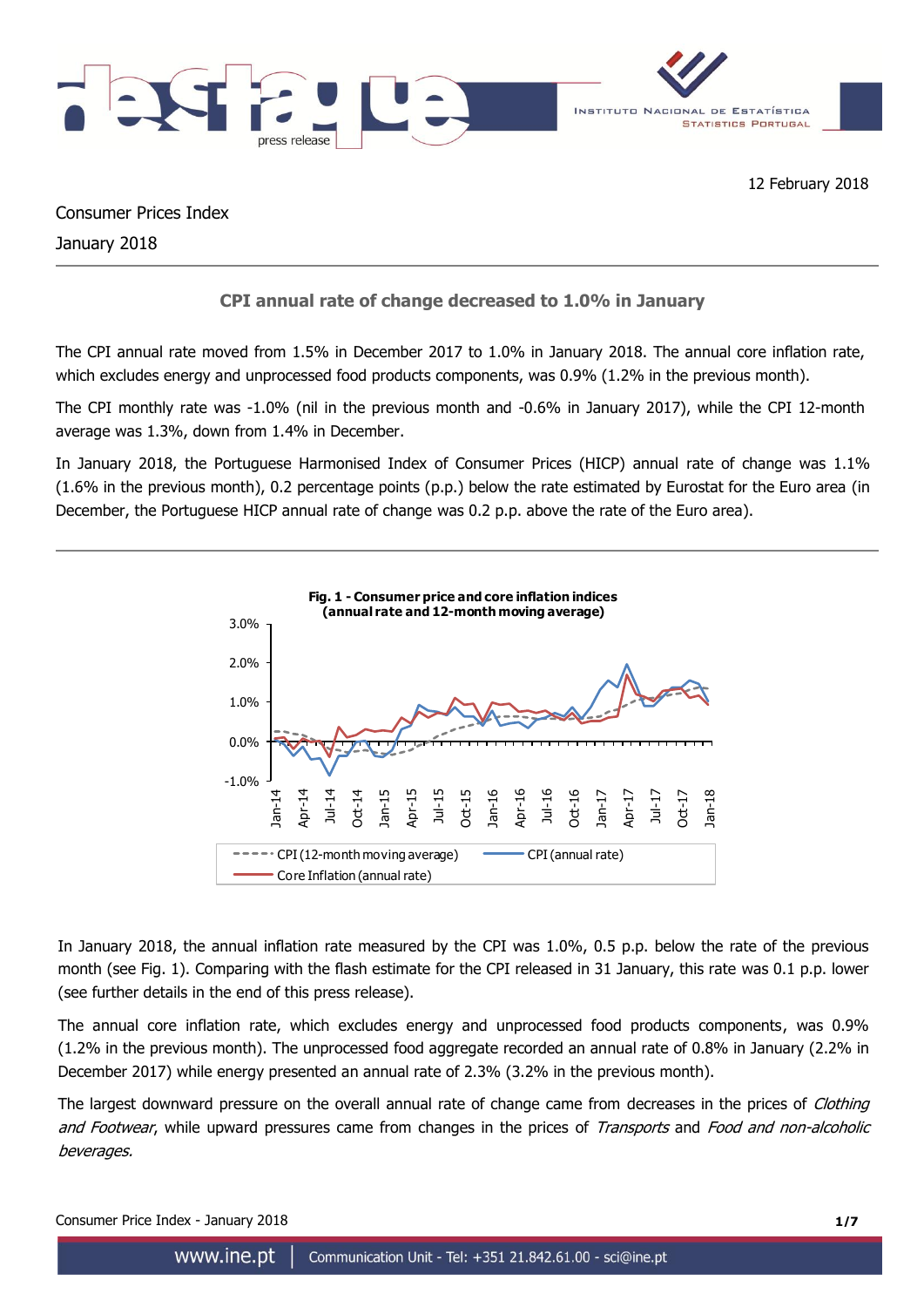

In January, the CPI monthly rate was -1.0% (nil in the previous month and -0.6% in January 2017). The main decrease was observed in the prices of *Clothing and Footwear*. On the opposite side, upward contributions were observed in the prices of Housing, water, electricity, gas and other fuels.

The CPI 12-month average rate was 1.3% in January (1.4% in the previous month).

In January, the HICP annual rate was 1.1% (1.6% in the previous month) while the HICP monthly rate was -1.2% (-0.7% in January 2017).

In December 2017, the annual rate of change of the Portuguese HICP was 0.2 p.p. above the annual rate of change for the Euro area. The Portuguese HICP annual rate of change is estimated to be 0.2 p.p. below the Euro area rate in January 2018.



The HICP 12-month average rate was 1.5% in January (1.6% in December 2017).

## **Housing Rents**

In December 2017 the monthly rate of change of the average value of rents per square meter for the whole country was 0.2% (0.1% in the previous month).

All regions exhibited positive rates of change, with the main increase recorded in the Açores region (0.4%).

The annual change rate of the housing rents for the whole country was 0.7% in January. The main increase was observed in the Açores region (1.9%) and the Algarve region recorded the only decrease (-0.2%).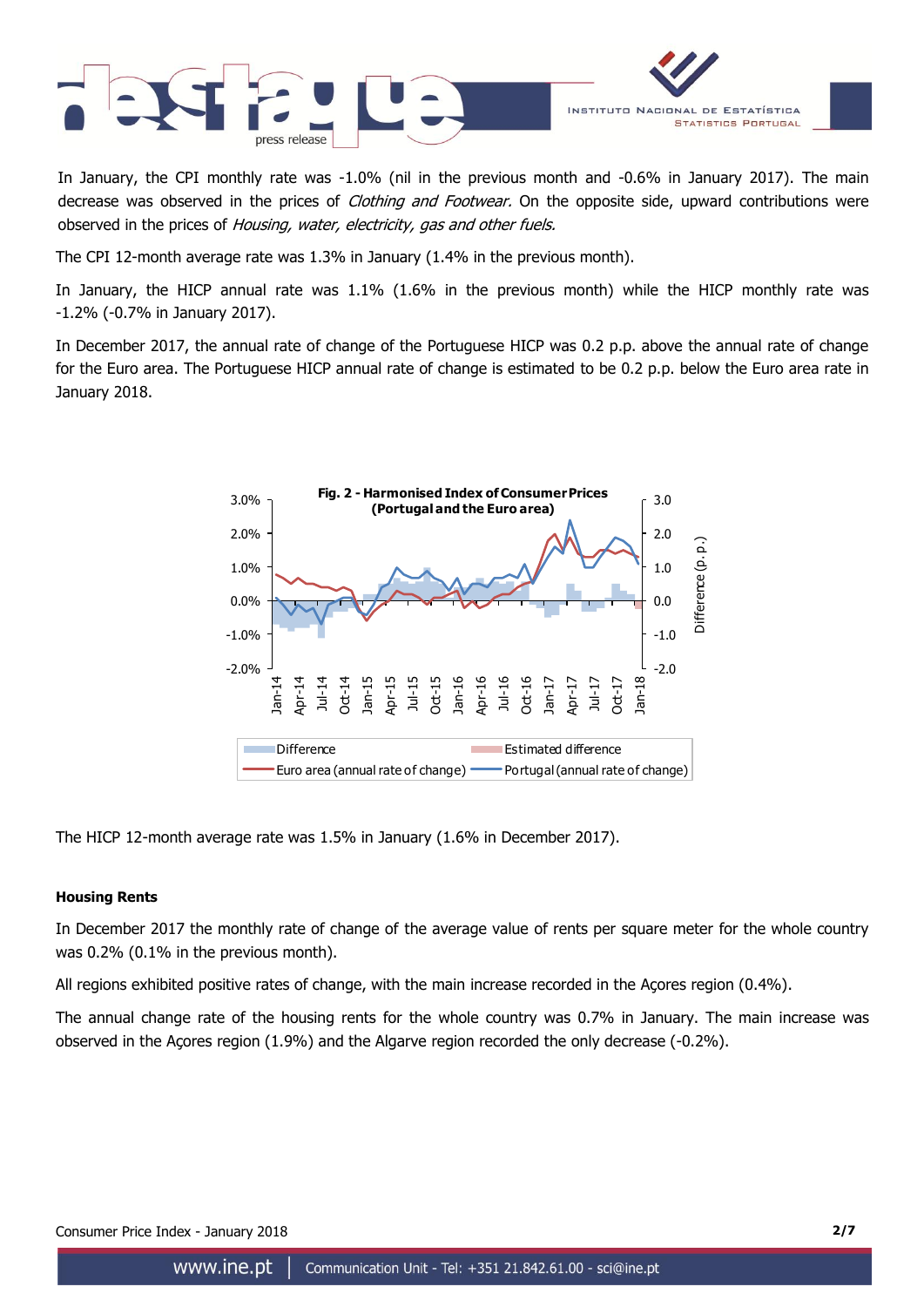



## **Consumer Price Index 2017 – changes due to the annual chaining of the index**

With the publication of the Consumer Price Index (CPI) in January of each year, the expenditure structure and the goods and services included in the basket are updated benefiting from the chaining process.

The weighting structure for the 2018 CPI is based on the households' final monetary consumption expenditure of Portuguese National Accounts data (final for 2015 and preliminary for 2016) at five-digit level of the Classification of Individual Consumption by Purpose (COICOP). These results are valued to December 2017 prices.

This complies with the regulations of the European Commission and Eurostat recommendations for the compilation of the Harmonized Index of Consumer Prices, aiming to ensure the highest quality of the information and the comparability among Member States.

Using information from National Accounts as the primary source ensures the appropriate update of the weights at the aggregated level on an annual basis, reflecting not only price changes but also changes in quantities of goods and services purchased by households. Information from National Accounts, which reflects the integration of several sources, including the Household Budget Survey (HBS), ensures a high degree of consistency with other fundamental variables for economic analysis. National Accounts are compiled using supply and use tables, matching available resources of each product (domestic production and imports) and the respective uses (exports and domestic spending) at a relatively detailed level.

As the breakdown level of the products included in the CPI is larger than the one provided by National Accounts, for more disaggregated levels of expenditure, information from the HBS and the Census, supplemented by other administrative sources and other surveys conducted by Statistics Portugal, is used. These data sources are also used for updating the goods and services included in the CPI. As a consequence of the use of 2015/2016 HBS data, which is available every five years, the CPI basket has been subject to more changes and updates than in the years in which there is no information stemming from this survey.

With the access to more detailed and updated information, notably coming from administrative sources, changes in the weighting structure and / or samples were also introduced for cigarettes, electricity, natural gas, pharmaceutical products, new cars, motorcycles, airline tickets, telecommunications services, newspapers and periodicals, football, betting and gambling, insurance and financial services.

Also of note is the use of administrative data for rents, which resulted in an increase of the sample from 3.000 dwellings to more than 300.000 dwellings. There is also a significant increase of prices collected online, especially for cars, prescription medicine, hotels and airline tickets.

The following table presents the CPI weights for 2017 and 2018.

|    | $COICOP1$ divisions                                                   | 2017 weights      | 2018 weights |
|----|-----------------------------------------------------------------------|-------------------|--------------|
| 01 | Food and non-alcoholic beverages                                      | 203.9             | 204.6        |
| 02 | Alcoholic beverages and tobacco                                       | 38.6              | 36.5         |
| 03 | Clothing and footwear                                                 | 73.6              | 74.0         |
| 04 | Housing, water, electricity, gas and other fuels                      | 99.8              | 97.9         |
| 05 | Furnishings, household equipment and routine maintenance of the house | 61.7              | 60.8         |
| 06 | Health                                                                | 59.0              | 62.6         |
| 07 | Transport                                                             | 153.5             | 157.7        |
| 08 | Communication                                                         | 34.3              | 31.3         |
| 09 | Recreation and culture                                                | 71.8              | 74.2         |
| 10 | Education                                                             | 15.9              | 15.2         |
| 11 | Restaurants and hotels                                                | 88.2              | 86.7         |
| 12 | Miscellaneous goods and services                                      | 99.8              | 98.6         |
| 00 | <b>All items</b>                                                      | 1000 <sup>2</sup> | $1000^2$     |

 $1$  COICOP – Classification Of Individual Consumption by Purpose

 $2^2$ Due to rounding, the sum of the parts may not add exactly to 1000.

Consumer Price Index - January 2018 **3/7**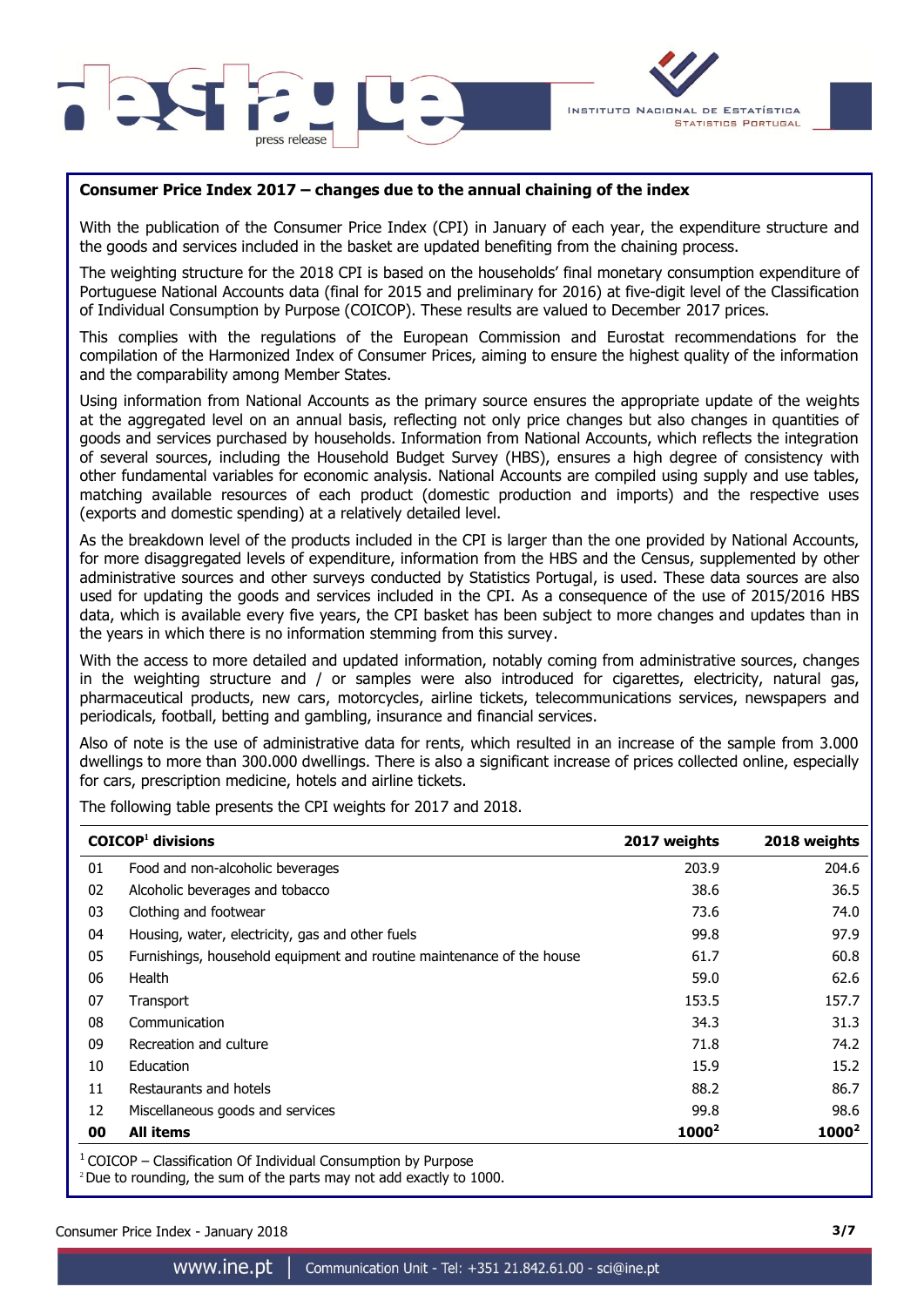



## **Consumer Price Index**

The Consumer Price Index (CPI) measures the change over time of the prices of a certain basket of goods and services bought by a "typical" consumer. The CPI has been designed to capture price changes and not to measure price levels.

The CPI is updated every year with the most recent information on prices and quantities. The 2018 CPI weighting structure and the sample of goods and services included in the basket are a result of the combination of three fundamental sources of information: results of the Portuguese National Accounts complemented with the Household Budget Survey and the Census for more detailed levels of expenditure. Administrative data is also used.

The CPI is compiled through the aggregation of seven regional price indexes and the goods and services included in the index are grouped according to the COICOP classification.

#### **Table 1: CPI - COICOP Divisions**

| 01 | Food and non-alcoholic beverages                                      | 07 | <b>Transports</b>                |
|----|-----------------------------------------------------------------------|----|----------------------------------|
| 02 | Alcoholic beverages and tobacco                                       | 08 | Communications                   |
| 03 | Clothing and footwear                                                 | 09 | Recreation and culture           |
| 04 | Housing, water, electricity, gas and other fuels                      | 10 | Education                        |
| 05 | Furnishings, household equipment and routine maintenance of the house | 11 | Restaurants and hotels           |
| 06 | Health                                                                | 12 | Miscellaneous goods and services |
|    | .                                                                     |    |                                  |

<sup>1</sup> COICOP: Classification Of Individual Consumption by Purpose

## **Monthly rate**

The monthly rate is the change in the index of a certain month compared with the index of the previous month expressed as a percentage. Although up-to-date, this measure can be affected by seasonal and other effects.

## **Annual rate**

The annual rate is the change in the index of a certain month compared with the index of the same month in the previous year expressed as a percentage. In the presence of a stable seasonal pattern, seasonal effects do not influence this measure.

## **12-month average rate**

The 12-month average rate is the change in the average index of one year compared with the average index of the previous year expressed as a percentage. This moving average is less sensitive to transient changes in prices.

## **Core inflation index (all items CPI excluding unprocessed food and energy products)**

The core inflation index is compiled by excluding the prices of unprocessed food and energy products from the all items CPI. The primary objective of this index is to capture the underlying inflation pressures in the economy.

## **Harmonised Index of Consumer Prices**

The Harmonised Index of Consumer Prices (HICP) is compiled in each member state of the European Union for the purposes of inflation comparisons across EU countries, as required by the Treaty on European Union<sup>1</sup>. This index plays an important role as a guideline for the achievement of the European System of Central Banks primary objective: price stability. In 1998, the European Central Bank adopted the HICP as "the most appropriate price measure" for its definition of price stability in the Euro area<sup>2</sup>.

Consumer Price Index - January 2018 **4/7**

 $\frac{1}{2}$  ,  $\frac{1}{2}$  ,  $\frac{1}{2}$  ,  $\frac{1}{2}$  ,  $\frac{1}{2}$  ,  $\frac{1}{2}$  ,  $\frac{1}{2}$  ,  $\frac{1}{2}$  ,  $\frac{1}{2}$  ,  $\frac{1}{2}$  ,  $\frac{1}{2}$  ,  $\frac{1}{2}$  ,  $\frac{1}{2}$  ,  $\frac{1}{2}$  ,  $\frac{1}{2}$  ,  $\frac{1}{2}$  ,  $\frac{1}{2}$  ,  $\frac{1}{2}$  ,  $\frac{1$  $1$  Article 109j and protocol on the convergence criteria referred to in that article.

 $2$  A stability oriented monetary policy strategy for the ESCB". ECB press notice released on 13 October 1998.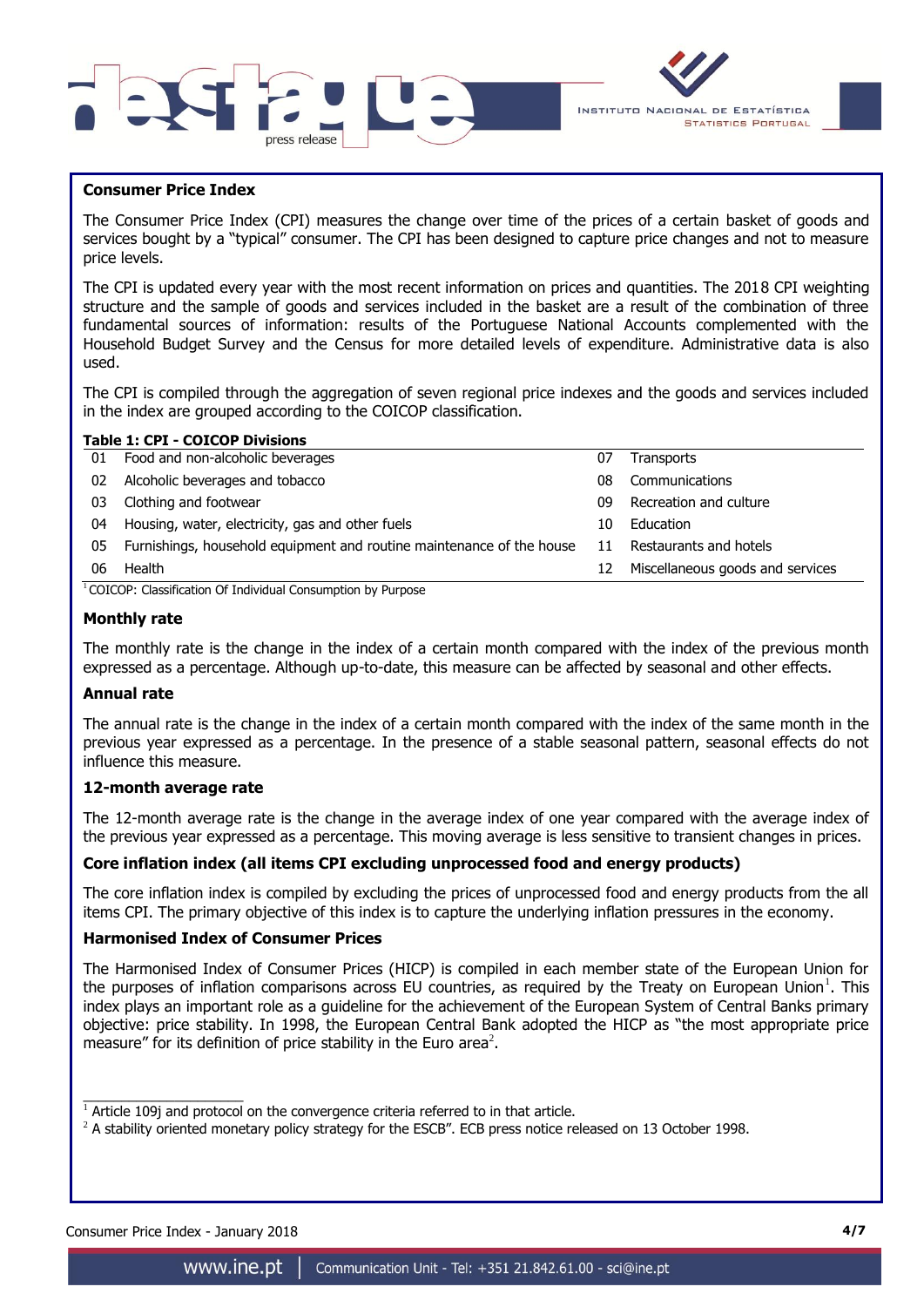

The HICP is produced in each Member State following a harmonized methodology developed by experts in the field of price statistics, under the "Price Statistics Working Group" and related Task Forces. From the methodological point of view, there are no major differences between the HICP and CPI. However, the different scope of coverage leads to differences in the weighting structure, mainly in Restaurants and hotels. This is mostly an effect of the inclusion of non-residents expenditure ("tourists") in the HICP and the corresponding exclusion from the CPI.

Additional information on the methodology of the HICP is available at [http://ec.europa.eu/eurostat/web/hicp.](http://ec.europa.eu/eurostat/web/hicp)

## **Table 2: CPI and HICP 2018 weighting structure**

|    | <b>COICOP divisions</b>                                               | <b>CPI</b> | <b>HICP</b> |
|----|-----------------------------------------------------------------------|------------|-------------|
| 01 | Food and non-alcoholic beverages                                      | 204.6      | 195.6       |
| 02 | Alcoholic beverages and tobacco                                       | 36.5       | 35.7        |
| 03 | Clothing and footwear                                                 | 74.0       | 74.7        |
| 04 | Housing, water, electricity, gas and other fuels                      | 97.9       | 91.5        |
| 05 | Furnishings, household equipment and routine maintenance of the house | 60.8       | 58.8        |
| 06 | Health                                                                | 62.6       | 59.5        |
| 07 | Transport                                                             | 157.7      | 154.2       |
| 08 | Communication                                                         | 31.3       | 29.2        |
| 09 | Recreation and culture                                                | 74.2       | 61.5        |
| 10 | Education                                                             | 15.2       | 14.1        |
| 11 | Restaurants and hotels                                                | 86.7       | 132.3       |
| 12 | Miscellaneous goods and services                                      | 98.6       | 92.7        |
| 00 | All items                                                             | $1000^2$   | $1000^2$    |

 $1$ COICOP: Classification Of Individual Consumption by Purpose.

 $2$  Due to rounding, the sum of the parts may not add exactly to 1000.

## **Presentation of data and rounding rules**

Since the release of the January 2013 CPI indices are published with base 100 in the year 2012.

Due to rounding procedures, those indices may not reproduce exactly the published rates of change. However, it should be noted that the published rates prevail.

In this press release the descriptive analysis is based on rounded values to one decimal.

## **Differences between estimated and final values**

In table 3, some descriptive statistics are presented for the differences between the estimated and final values of the annual rate for the last 24 months. The table also includes the differences for the last three months, in p.p..

| <b>Table 3:</b> Differences between the estimated and final values of the annual rate |         |                                        |         |  |          |                                       |         |  |  |  |  |  |  |
|---------------------------------------------------------------------------------------|---------|----------------------------------------|---------|--|----------|---------------------------------------|---------|--|--|--|--|--|--|
|                                                                                       |         | Differences last<br>24 months $(p.p.)$ |         |  |          | Differences last<br>3 months $(p.p.)$ |         |  |  |  |  |  |  |
|                                                                                       | Mean    | Max                                    | Min     |  | $Nov-17$ | $Dec-17$                              | Jan-18  |  |  |  |  |  |  |
| Total                                                                                 | 0.00    | 0.08                                   | $-0.07$ |  | 0.02     | 0.00                                  | -0.04   |  |  |  |  |  |  |
| All items excluding housing                                                           | 0.00    | 0.08                                   | $-0.07$ |  | 0.02     | 0.00                                  | $-0.04$ |  |  |  |  |  |  |
| All items excl. unproc. food and energy                                               | 0.00    | 0.10                                   | $-0.09$ |  | 0.02     | $-0.01$                               | $-0.04$ |  |  |  |  |  |  |
| Unprocessed food                                                                      | $-0.03$ | 0.03                                   | $-0.27$ |  | $-0.02$  | $-0.01$                               | $-0.02$ |  |  |  |  |  |  |
| Energy                                                                                | 0.03    | 0.17                                   | $-0.02$ |  | 0.03     | 0.01                                  | -0.01   |  |  |  |  |  |  |

## **Next press releases**

The February 2018 flash estimate will be available on February 28<sup>th</sup> 2018.

The February 2018 CPI/HICP will be released on March 12<sup>th</sup> 2018.

Consumer Price Index - January 2018 **5/7**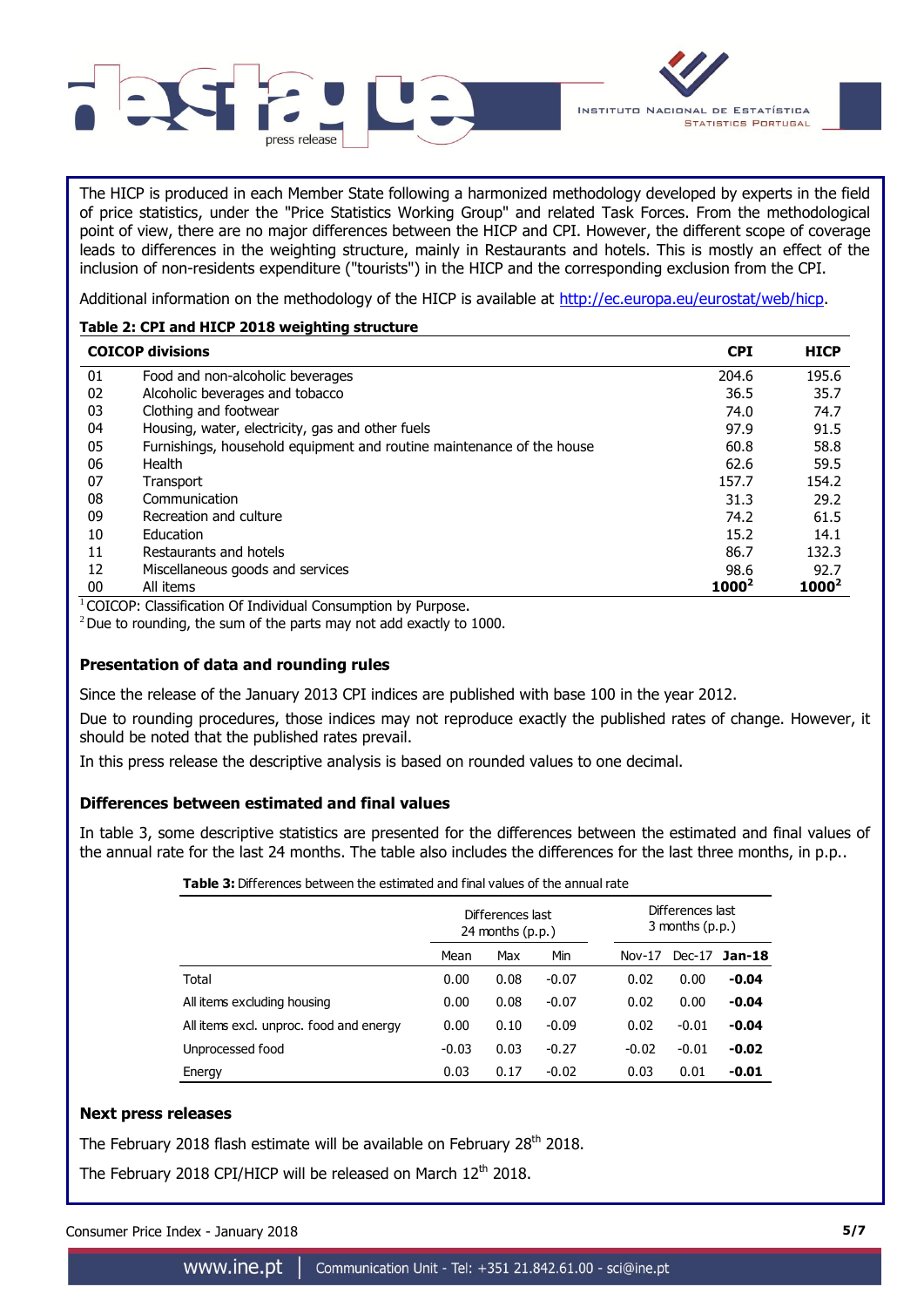# E JUA  $\overline{\phantom{a}}$ press release



# CPI rate of change (index division and all items CPI)

| <b>Annex:</b> |                       |      |                                                                    |         |         |         | Index divisions <sup>(1)</sup> |      |         |      |      |         | <b>All-items</b><br><b>CPI</b> |  |  |
|---------------|-----------------------|------|--------------------------------------------------------------------|---------|---------|---------|--------------------------------|------|---------|------|------|---------|--------------------------------|--|--|
|               | 01                    | 02   | 03                                                                 | 04      | 05      | 06      | 07                             | 08   | 09      | 10   | 11   | 12      |                                |  |  |
|               |                       |      |                                                                    |         |         |         | Annual average rate            |      |         |      |      |         |                                |  |  |
| 2015          | 1.01                  | 4.09 | $-2.02$                                                            | 0.23    | 0.67    | 0.41    | $-0.99$                        | 4.12 | $-0.63$ | 0.65 | 1.31 | 0.42    | 0.49                           |  |  |
| 2016          | 0.49                  | 2.61 | $-0.39$                                                            | 0.39    | 0.43    | $-0.61$ | $-0.56$                        | 3.17 | 1.02    | 0.89 | 2.21 | 0.60    | 0.61                           |  |  |
| 2017          | 1.53                  | 2.57 | $-2.39$                                                            | 0.59    | $-0.45$ | 0.44    | 3.06                           | 2.60 | 1.42    | 0.95 | 3.73 | 0.83    | 1.37                           |  |  |
|               | Annual rate           |      |                                                                    |         |         |         |                                |      |         |      |      |         |                                |  |  |
| 2016 January  | 0.21                  | 4.37 | 0.16                                                               | $-0.07$ | 0.77    | $-0.01$ | 0.04                           | 5.31 | 0.98    | 0.91 | 0.60 | 1.60    | 0.78                           |  |  |
| February      | $-0.62$               | 4.06 | $-0.23$                                                            | 0.59    | 1.14    | $-0.19$ | $-1.28$                        | 3.95 | 1.90    | 0.92 | 0.15 | 1.09    | 0.40                           |  |  |
| March         | $-0.73$               | 4.38 | 0.02                                                               | 0.62    | 1.22    | $-0.16$ | $-1.43$                        | 3.30 | 1.26    | 0.93 | 1.77 | 0.90    | 0.45                           |  |  |
| April         | 0.09                  | 2.41 | 0.04                                                               | 0.69    | 0.89    | $-0.92$ | $-0.93$                        | 2.95 | 0.74    | 0.94 | 1.99 | 0.43    | 0.48                           |  |  |
| May           | $-0.10$               | 2.27 | $-0.76$                                                            | 0.65    | 0.67    | $-0.98$ | $-1.29$                        | 2.76 | 0.94    | 0.94 | 2.19 | 0.50    | 0.33                           |  |  |
| June          | 1.01                  | 1.89 | $-0.86$                                                            | 0.69    | 0.62    | $-0.90$ | $-1.49$                        | 1.75 | 0.94    | 0.94 | 2.61 | 0.74    | 0.55                           |  |  |
| July          | 1.65                  | 1.77 | 1.32                                                               | 0.12    | 0.35    | $-0.72$ | $-2.10$                        | 1.66 | 0.36    | 0.91 | 2.62 | 0.63    | 0.61                           |  |  |
| August        | 1.82                  | 2.16 | 0.78                                                               | 0.28    | 0.02    | $-0.76$ | $-1.29$                        | 1.57 | $-0.29$ | 0.89 | 3.29 | 0.41    | 0.72                           |  |  |
| September     | 0.99                  | 1.65 | $-0.81$                                                            | $-0.05$ | $-0.26$ | $-0.59$ | $-0.29$                        | 2.51 | 0.76    | 0.89 | 3.38 | 0.39    | 0.63                           |  |  |
| October       | 0.45                  | 2.23 | $-1.44$                                                            | 0.24    | 0.02    | $-0.60$ | 0.94                           | 3.05 | 2.56    | 0.77 | 4.20 | 0.10    | 0.88                           |  |  |
| November      | 0.49                  | 2.05 | $-1.36$                                                            | 0.28    | 0.04    | $-0.62$ | 0.68                           | 4.07 | 1.21    | 0.81 | 1.76 | $-0.01$ | 0.58                           |  |  |
| December      | 0.62                  | 2.28 | $-0.93$                                                            | 0.61    | $-0.35$ | $-0.84$ | 1.89                           | 5.18 | 0.91    | 0.82 | 1.85 | 0.42    | 0.88                           |  |  |
| 2017 January  | 1.33                  | 2.40 | $-0.69$                                                            | 0.49    | $-0.19$ | $-0.47$ | 5.38                           | 2.47 | 1.38    | 0.85 | 1.61 | $-0.13$ | 1.33                           |  |  |
| February      | 2.37                  | 2.57 | $-1.83$                                                            | 0.11    | $-0.19$ | $-0.27$ | 5.89                           | 1.92 | 0.83    | 0.85 | 1.89 | 0.44    | 1.55                           |  |  |
| March         | 2.68                  | 3.73 | $-1.72$                                                            | 0.31    | $-0.83$ | $-0.26$ | 3.09                           | 2.43 | 0.99    | 0.86 | 2.02 | 0.28    | 1.37                           |  |  |
| April         | 1.97                  | 3.29 | $-2.01$                                                            | 0.15    | $-0.52$ | 0.73    | 4.58                           | 3.07 | 2.70    | 0.85 | 5.70 | 0.41    | 1.98                           |  |  |
| May           | 2.07                  | 3.03 | $-1.77$                                                            | 0.05    | $-0.23$ | 0.48    | 1.09                           | 3.26 | 2.15    | 0.85 | 4.91 | 1.14    | 1.45                           |  |  |
| June          | 0.22                  | 2.21 | $-1.64$                                                            | $-0.22$ | $-0.55$ | 0.45    | 1.52                           | 3.58 | 2.13    | 0.83 | 3.51 | 0.80    | 0.91                           |  |  |
| July          | 0.31                  | 2.26 | $-2.47$                                                            | 0.51    | $-0.79$ | 0.60    | 1.09                           | 3.69 | 2.54    | 0.85 | 3.68 | 0.86    | 0.90                           |  |  |
| August        | 0.37                  | 2.25 | $-1.90$                                                            | 0.65    | $-0.57$ | 0.64    | 1.73                           | 3.83 | 2.79    | 0.85 | 3.91 | 1.12    | 1.14                           |  |  |
| September     | 1.12                  | 2.61 | $-3.44$                                                            | 1.33    | $-0.45$ | 0.70    | 2.61                           | 3.09 | 1.53    | 0.87 | 4.48 | 1.25    | 1.39                           |  |  |
| October       | 1.32                  | 1.88 | $-3.70$                                                            | 1.18    | $-0.44$ | 0.83    | 2.60                           | 2.46 | $-0.19$ | 1.21 | 6.01 | 1.43    | 1.39                           |  |  |
| November      | 2.43                  | 2.63 | $-3.63$                                                            | 1.26    | $-0.40$ | 0.84    | 3.57                           | 1.47 | 0.16    | 1.23 | 3.77 | 1.19    | 1.55                           |  |  |
| December      | 2.28                  | 2.04 | $-3.43$                                                            | 1.31    | $-0.26$ | 1.02    | 3.83                           | 0.12 | 0.13    | 1.24 | 3.02 | 1.12    | 1.47                           |  |  |
| 2018 January  | 1.45                  | 2.31 | $-4.68$                                                            | 1.48    | $-1.02$ | 0.74    | 3.23                           | 0.59 | $-0.18$ | 1.23 | 2.49 | 1.20    | 1.03                           |  |  |
| Note:         |                       |      | (1) The names of the divisions are given in the explanatory notes. |         |         |         |                                |      |         |      |      |         |                                |  |  |
| Source:       | <b>INE - Portugal</b> |      |                                                                    |         |         |         |                                |      |         |      |      |         |                                |  |  |

Consumer Price Index - January 2018 **6/7**